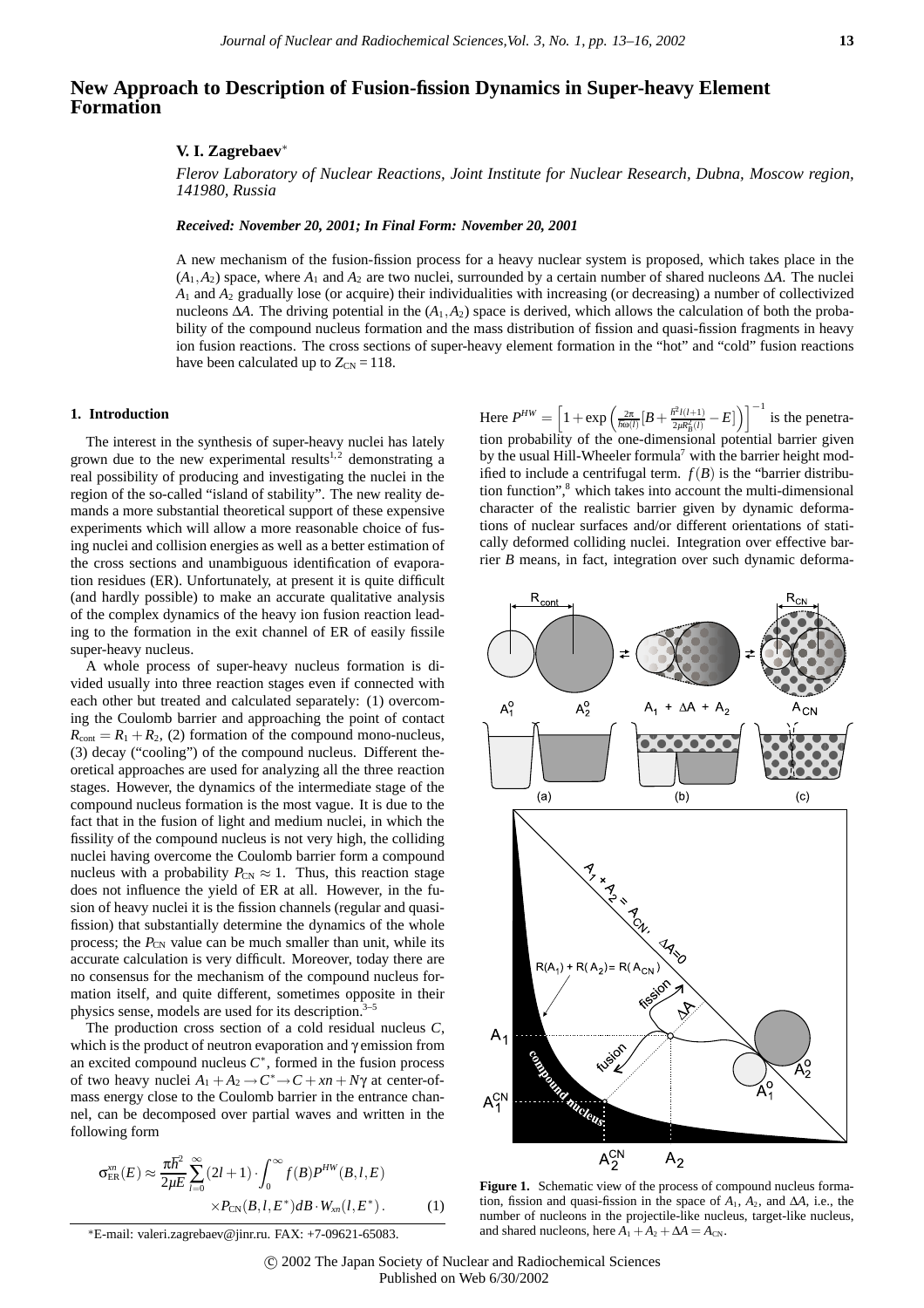tions and/or different orientations. A choice of the function  $f(B)$ , which defines the capture cross section, is discussed in References 5, 6.  $P_{CN}$  is the probability that the nuclear system will evolve from a configuration of two touching nuclei into a spherical or nearly spherical form of the compound mononucleus. In the course of this evolution the heavy system may, in principle, fall again into two fragments without forming the compound nucleus (quasi-fission) and, thus,  $P_{CN}$  < 1. This probability depends also on initial deformations and orientations of two touching nuclei. The last term in eq 1,  $W_{x}$ , defines the probability of producing the cold evaporation residue *C* in the process of the compound nucleus decay. It has the initial excitation energy  $E^* = E - Q_{gg}^{\text{fus}}$ , where *E* is the beam energy in the  $\text{center-of-mass system}, \ Q_{gg}^{\text{fus}} = B(A_1) + B(A_2) - B(C), \text{ and } B(C),$  $B(A_1)$ ,  $B(A_2)$  are the binding energies of the nuclei. Details of the calculation of survival probability  $W_{x}$  (*l*,  $E^*$ ) and discussion of the factors, which bring major uncertainty into estimation of this quantity for super-heavy niclei, can be found in Reference 6. Putting  $W_{x} = 1$  in eq 1 we get the "fusion cross section", putting in addition  $P_{CN} = 1$  we get the "capture cross section".

#### **2. Fusion-fission Dynamics of Heavy Nuclei**

The following mechanism have been proposed for the compound nucleus formation and quasi-fission process.5

(1) Down to the instant of touch the nuclei keep their individualities and the potential energy of their interaction is defined in a usual manner, e.g. by the proximity forces. The distance of contact  $R_{\text{cont}}$  is smaller by 1–3 fm than the radius of the Coulomb barrier and, thus, the nuclei have to overcome this barrier to reach it.



**Figure 2.** Driving potential  $V_{fus-fis}(Z_1, Z_2)$  of the nuclear system consisting of 116 protons and 180 neutrons. (a) Potential energy of two touching nuclei at  $A_1 + A_2 = A_{CN}$ ,  $\Delta A = 0$ , i.e., along the diagonal of the lower figure. The thick line corresponds to the case of spherical nuclei, whereas the thin line corresponds to  $\delta = \delta_{sd}/2$  (see the text). (b) Topographical landscape of the driving potential on the plane  $(Z_1, Z_2)$ (zero deformations). The dark regions correspond to the lower potential energies (more compact configurations).

(2) In the point of contact the nuclei begin to lose their individualities due to an increasing number of shared nucleons ∆*A*, here  $A_1 + A_2 + \Delta A = A_{CN}$  (configuration (b) in Figure 1). Interaction of two touching nuclei  $A_1$  and  $A_2$  weakens with increasing the number of shared nucleons ∆*A*, and their specific binding energies approach specific binding energy of the compound nucleus. Collectivized nucleons move in the whole volume occupied by the two nuclei and have the average over  $A_1$  and  $A_2$  specific binding energy.

(3) The processes of compound nucleus formation and quasifission occur in the space  $(A_1, A_2)$ , here the compound nucleus is finally formed when two fragments  $A_1$  and  $A_2$  go in its volume, i.e., at  $R(A_1) + R(A_2) = R_{CN}$  or at  $A_1^{1/3} + A_2^{1/3} = A_{CN}^{1/3}$  (configuration (c) in Figure 1).

The total potential energy of the nuclear system can be defined in the following way

$$
V_{\text{fus}-\hat{\text{ns}}}(r; Z_1, N_1, Z_2, N_2; \delta_1, \delta_2) = V_{12}(r, \delta_1, \delta_2, \Delta A) - [\tilde{\beta}_1 A_1 + \tilde{\beta}_2 A_2 + \tilde{\beta} \Delta A] + B(A_1^0) + B(A_2^0).
$$
 (2)

Here  $B(A_1^0)$  and  $B(A_2^0)$  are the binding energies of the projectile and target;  $\tilde{\beta}_1$ ,  $\tilde{\beta}_2$ , and  $\tilde{\beta} = (\tilde{\beta}_1 + \tilde{\beta}_2)/2$  are the specific binding energies of the nucleons in the fragments  $A_1$ ,  $A_2$ , and that of the shared nucleons ∆*A*, respectively. These quantities depend on the number of shared nucleons. If we define the measure of the collectivization as  $x = \frac{\Delta A}{\Delta A_{CN}}$  (see Figure 1), then  $\tilde{\beta}_{1,2}$  can be approximated as  $\tilde{\beta}_{1,2} = \beta_{1,2}^{\text{exp}}(1-x) + \beta_{\text{CN}}^{\text{exp}}x$ .  $\delta_1$  and  $\delta_2$  are the dynamic deformations of the fragments. The interaction  $V_{12}$  (sum of the Coulomb and nuclear potential) is defined in usual way at  $r > R_{\text{cont}}$  and gradually goes to zero at  $r > R_{\text{CN}}$  ( $x = 1$ ), see details in Reference 5. Thus, once the compound nucleus has been formed (the dark area in Figure 1), the total energy of the system  $V_{\text{fus}-\text{fis}} = Q_{gg}^{\text{fus}}$ , as it should be if the energy of two resting at infinity initial nuclei is taken as zero. A microscopic calculation within the two-center shell model should be done to find the quantities  $\tilde{\beta}_{1,2}$  and  $V_{12}$  at  $\Delta A \neq 0$ . However it is quite difficult to perform such realistic calculations especially for the "contact" configurations with  $\Delta A \sim 0$ .

The topographical landscape of the driving potential  $V(Z_1, Z_2; \delta_{1,2} = 0)$  for the case of formation of the compound nucleus <sup>296</sup>116 is shown in Figure 2. One can see that the shell structure, clearly revealing itself in the contact of two nuclei, i.e.



**Figure 3.** Driving potential  $V_{fus−fis}$  as a function of mass asymmetry and distance between centers of two nuclei with zero deformations. The black solid curve corresponds to the contact configurations. The ways 1 and 2 lead to the asymmetric and near-symmetric quasi-fission channels, whereas 3 and 4 correspond to the compound nucleus formation and its regular fission, respectively. See a conformity with Figure 2.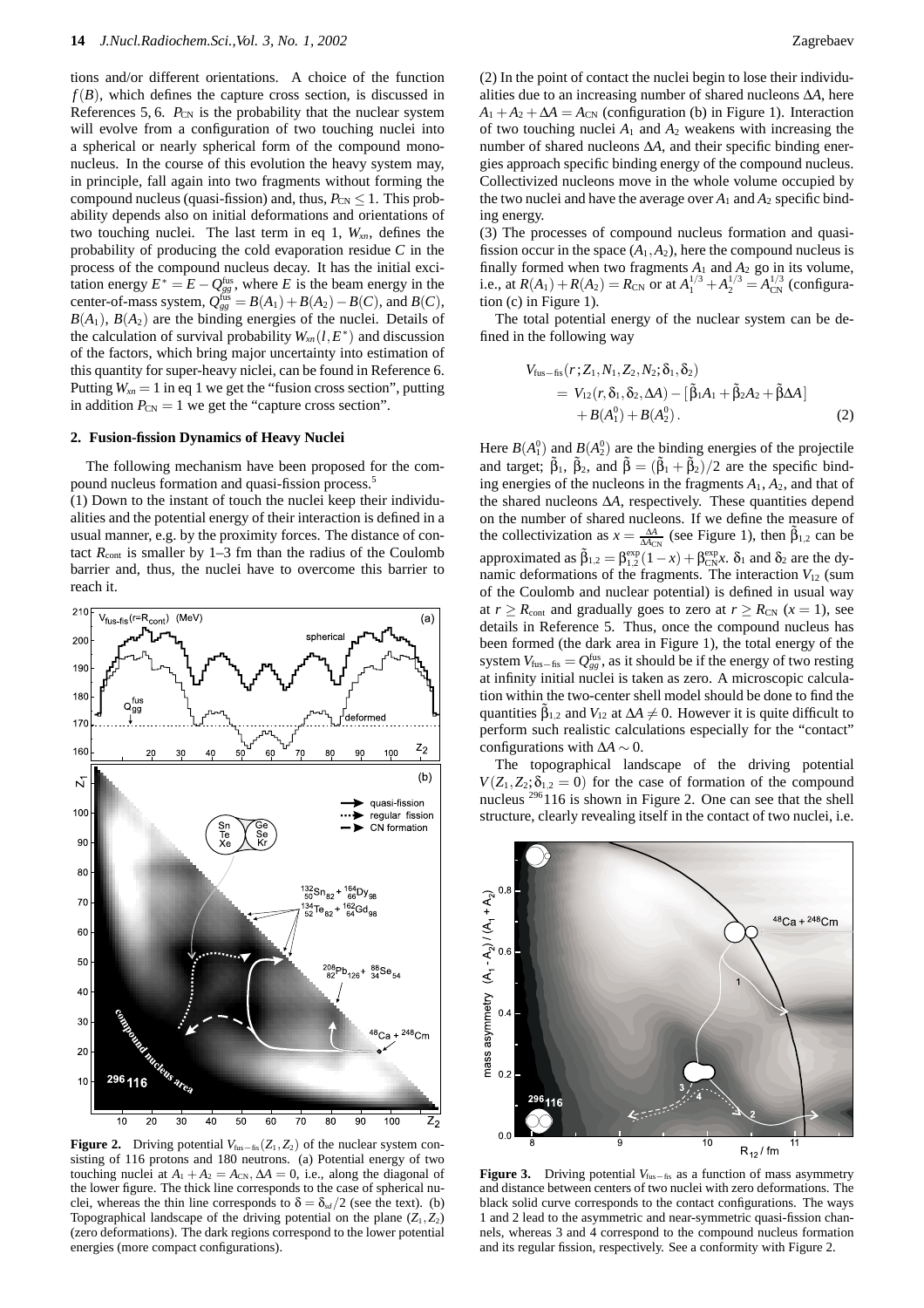

Figure 4. Probability of the compound nucleus formation for the (a) "hot" and (b) "cold" fusion reactions. In the inset the charge distribution of quasi-fission fragments is shown for the <sup>48</sup>Ca + <sup>248</sup>Cm fusion reaction at  $E^* = 40 \text{ MeV}$  (linear scale, relative units). The main peaks correspond to the way 1 in Figure 3, whereas the small near-symmetric peaks correspond to the way 2.

at the borderline  $A_1 + A_2 = A_{CN}$ , (Figure 2(a)) is also retained at  $\Delta A \neq 0$  (see, e.g., the deep minima in the regions of  $Z_{1,2} \sim 50$  and  $Z_{12} \sim 82$  in Figure 2(b)). At the synthesis of the nucleus <sup>296</sup>116 in the fusion reaction  ${}^{48}Ca + {}^{248}Cm$ , after the contact the system decays with a large probability into the quasi-fission channels (mainly asymmetric:  $Se + Pb$ ,  $Kr + Hg$  and also near-symmetric:  $Sn + Dy$ ,  $Te + Gd$ ) — solid arrow lines in Figure 2(b). Only a small part of the incoming flux reaches a compound nucleus configuration (dashed arrow line).

In fact, the driving potential (2) is a continuous function at  $r = R_{\text{cont}}$  and can be used to describe the evolution of the system at all reaction stages. In Figure 3 the driving potential is shown as a function of mass asymmetry and distance between centers of two nuclei. In these variables the driving potential (2) can be easily compared with the potential energy calculated within the two-center shell model. Such comparison have been made in Reference 5 demonstrating a reasonable agreement between the two approaches.

## **3. Compound Nucleus Formation and Cross Sections of Super-heavy Element Production**

Using the driving potential  $V_{fus-fis}(Z_1,N_1,Z_2,N_2,\delta_1,\delta_2)$  we can determine the probability of the compound nucleus formation  $P_{\text{CN}}(A_1^0 + A_2^0 \rightarrow C)$ , being part of expression (1) for the cross section of the synthesis of super-heavy nuclei. It can be done, for example, by solving the master equation $\degree$  for the distribution function  $F(\vec{y} = \{Z_1, N_1, Z_2, N_2, \delta_1, \delta_2\}; t)$ . The probability of the compound nucleus formation is determined as an integral of the distribution function over the region  $R_1 + R_2 \le R_{CN}$ . Similarly one can define the probabilities of finding the system in different channels of quasi-fission, i.e., the charge and mass distribution of fission fragments measured experimentally. In fact, it is not so easy to perform such realistic calculations due to a large number of the variables.

The master equation approach with restricted number of the variables was used for a rough estimation of  $P_{CN}$  and evolution of the nuclear system in the  $(Z_1, Z_2)$ -space. First, the deformations of the fragments were fixed at  $\delta = \delta_{sd}/2$ , where  $\delta_{sd}$  is the deformation corresponding to the saddle of the interaction potential *V*<sup>12</sup> in the (*r*,δ)-space, see Reference 5. Then the potential energy was minimized over  $N_1$  and  $N_2$  and a two-dimensional driving potential  $V_{\text{fus}-\text{fis}}(Z_1, Z_2)$  was calculated. Finally we solved the master equation for the distribution function  $F(y = \{Z_1, Z_2\}, t)$ 

$$
\frac{\partial F}{\partial t} = \sum_{y'} \lambda(y, y') F(y', t) - \lambda(y', y) F(y, t).
$$
 (3)

We used the same macroscopic transition probabilities as in Ref-

erence 9, i.e.,  $\frac{\lambda(y, y')}{\lambda \exp{([V_{\text{fus}-\text{fis}}(y') - V_{\text{fus}-\text{fis}}(y)]}}/{2T(y)}$ , where  $T = \sqrt{[E_{\rm cm} - V_{\rm fus-fis}(y)]/a}$  is the local temperature and *a* is the level density parameter. Equation 3 describes an overdamped evolution, when a potential energy of the nuclear system plays a major role. The sum over *y* in eq 3 is extended only to nearest configurations  $Z_{1,2} \pm 1$  (no fragment transfer). Equation 3 was solved up to the moment when the total flux comes to the compound nucleus configurations (dark area in Figure 2(b)) and/or escapes into the fission channels, giving us the probability of the compound nucleus formation and the charge distribution of quasi-fission fragments.

Results of such calculations are shown in Figure 4. For the "hot" fusion reactions, based on using <sup>48</sup>Ca as a projectile, the probability of the compound nucleus formation falls down very sharply at first with increasing  $Z_{CN}$ , but then it remains at the level of  $10^{-3}$  for  $Z_{CN} = 114-118$  at excitation energies  $E^* > 30$  MeV. Such behaviour of  $P_{CN}$  reflects the fact of insignificant changes of  $V_{\text{fus}-\text{fis}}(A_1, A_2)$  for all these reactions. In contrast with that, for the "cold" fusion reactions, based on using 208Pb as a target, the probability of the compound nucleus formation decreases very fast with increasing  $Z_{CN}$ .

Calculating the capture cross sections and the survival probability *Wxn* within the approach proposed in References 5, 6 and



**Figure 5.** Cross sections for formation of heavy evaporation residues in "hot" (triangles, 3*n* evaporation channel) and "cold" (squares, 1*n* evaporation channel) fusion reactions. The open symbols correspond to the experimental values, whereas the solid ones to the calculated cross sections. For the "hot" fusion reactions the corresponding projectile-target combinations are shown. For the "cold" fusion reactions 208Pb is used as a target and only the projectiles are shown.